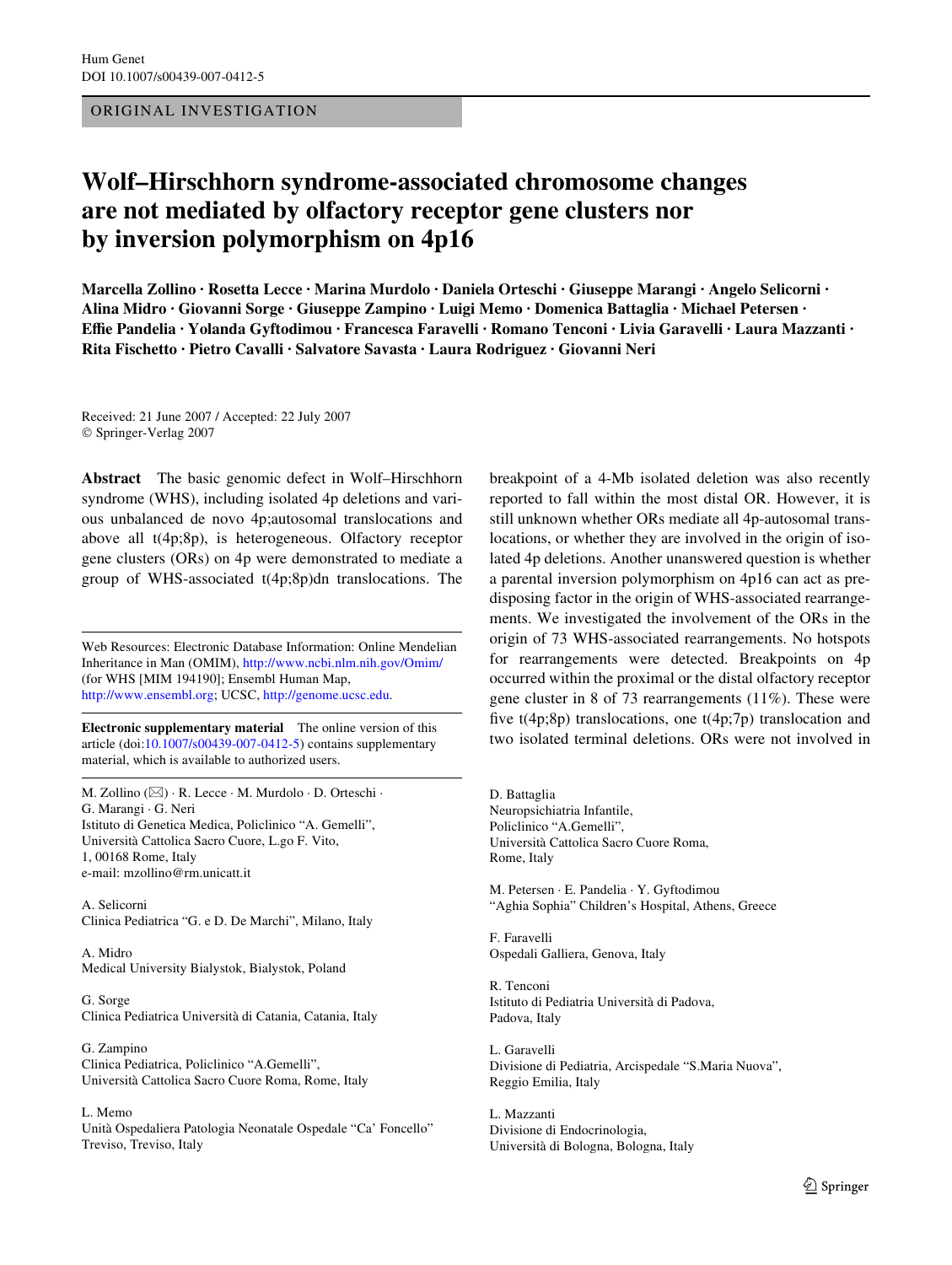one additional t(4p;8p) translocation, in a total of nine different 4p;autosomal translocations and in the majority of isolated deletions. The presence of a parental inversion polymorphism on 4p was investigated in 30 families in which the 4p rearrangements, all de novo, were tested for parental origin (7 were maternal and 23 paternal). It was detected only in the mothers of 3 t(4p;8p) cases. We conclude that WHS-associated chromosome changes are not usually mediated by low copy repeats. The 4p16.3 inversion polymorphism is not a risk factor for their origin.

# **Introduction**

Wolf–Hirschhorn syndrome (WHS) [MIM 194190] is a multiple congenital anomalies/mental retardation (MCA/ MR) syndrome caused by deletion of the distal region of chromosome 4p (Wolf et al. [1965;](#page-6-0) Hirschhorn et al. [1965](#page-6-1)). The critically deleted region, WHSCR-2, was recently mapped to a 300–600 kb interval in 4p16.3, between loci D4S3327 and D4S98–D4S168 (Zollino et al. [2003](#page-7-0)). It lies contiguously distal to the previously described critical region (WHSCR) (Wright et al. [1997](#page-6-2)), sharing with it the candidate gene *WHSC-1.*

The majority of WHS-associated genomic rearrangements are de novo events, assumed to be isolated deletions. However, an increasing number of unbalanced translocations were recently described, usually consisting of t(4p;8p)dn translocations (Wieczorek et al. [2000;](#page-6-3) Zollino et al. [2004](#page-7-1); Tonnies et al. [2001](#page-6-4); Petit et al. [1998](#page-6-5); Muller-Navia et al. [1996\)](#page-6-6) involving the olfactory gene cluster regions (ORs) (Giglio et al. [2002](#page-6-7)). The involvement of the distal OR on 4p was recently reported in one isolated deletion (Van Buggenhout et al. [2004\)](#page-6-8). However, it is still unknown whether ORs mediate all 4p-autosomal translocations, and how frequently they are involved in the origin of isolated 4p deletions.

All the so far reported unbalanced de novo translocations were maternal in origin (Wieczorek et al. [2000](#page-6-3); Zollino et al. [2004](#page-7-1); Giglio et al. [2002\)](#page-6-7). However, no reports deal

R. Fischetto

Divisione di Malattie Metaboliche e Genetiche,

Azienda Ospedaliera "Di Venere-Giovanni XXIII", Bari, Italy

P. Cavalli Servizio di Genetica Istituti Ospitalieri Cremona, Cremona, Italy

S. Savasta Policlinico San Matteo, Pavia, Italy

L. Rodriguez CIAC, Istituto de Salud Carlos III, Madrid, Spain with a comparative analysis of prevalence, parental origin, and mechanism of origin of different WHS-associated rearrangements.

Heterozygous cryptic inversions involving ORs were demonstrated to mediate the recurrent  $t(4:8)(p16;p23)$ translocation in WHS (Giglio et al. [2002\)](#page-6-7), suggesting that a parental inversion polymorphism on 4p can act as predisposing factor in the origin of WHS-associated rearrangements, but no conclusive data exist in the literature. We tried to clarify these points by analysing a large cohort of WHS subjects and families.

#### **Subjects and methods**

A total of 73 WHS subjects; 33 males and 40 females, aged between 8 months and 24 years, were analysed both clinically and genetically. A summary of the clinical data is available on Table 1 online.

Genetic analysis was carried out on peripheral blood cell with the following techniques: (1) R(RBG) banding at a resolution of 550 bands; (2) FISH analysis on metaphase chromosomes. Probes 228a7 and RP11-324I10, delimiting the distal OR on 4p, and probes RP11-423D16 and RP11-751L19, delimiting the proximal OR, were tested in each patient. Another 33 molecular probes, spanning the 4p15pter chromosome region, properly selected for use in individual patients, were tested to assess the individual 4p deletion size. Molecular probes were chosen to form a contig for the terminal 5 Mb region, and they were set up at 200–500 kb intervals for the proximal regions. (3) FISH analysis of subtelomeric regions in 47 cases with de novo rearrangements, to look for unbalanced de novo translocations; (4) FISH analysis with locus-specific FISH probes in three patients with dup/del 4p, to characterise the associated 4p proximal duplication;  $(5)$  locus-specific FISH for different chromosome regions (in the remaining 16 patients with double rearrangements), to characterise the associated trisomy; (6) microsatellite segregation analysis, to ascertain the parental origin of the rearrangement.

Parents were analysed in all cases, by means of both conventional cytogenetics and FISH with two molecular probes, the first one falling within the WHSCR-2 region, the second detecting the 4p subtelomeric region. A total of 25–200 metaphases were scored in each parent. Lymphoblastoid cell lines were established from 44 patients and their parents.

#### FISH probes specific for the 4p arm

Molecular probes specific for the 4p arm included 16 cosmid clones, 21 BAC clones belonging to RPCI11 library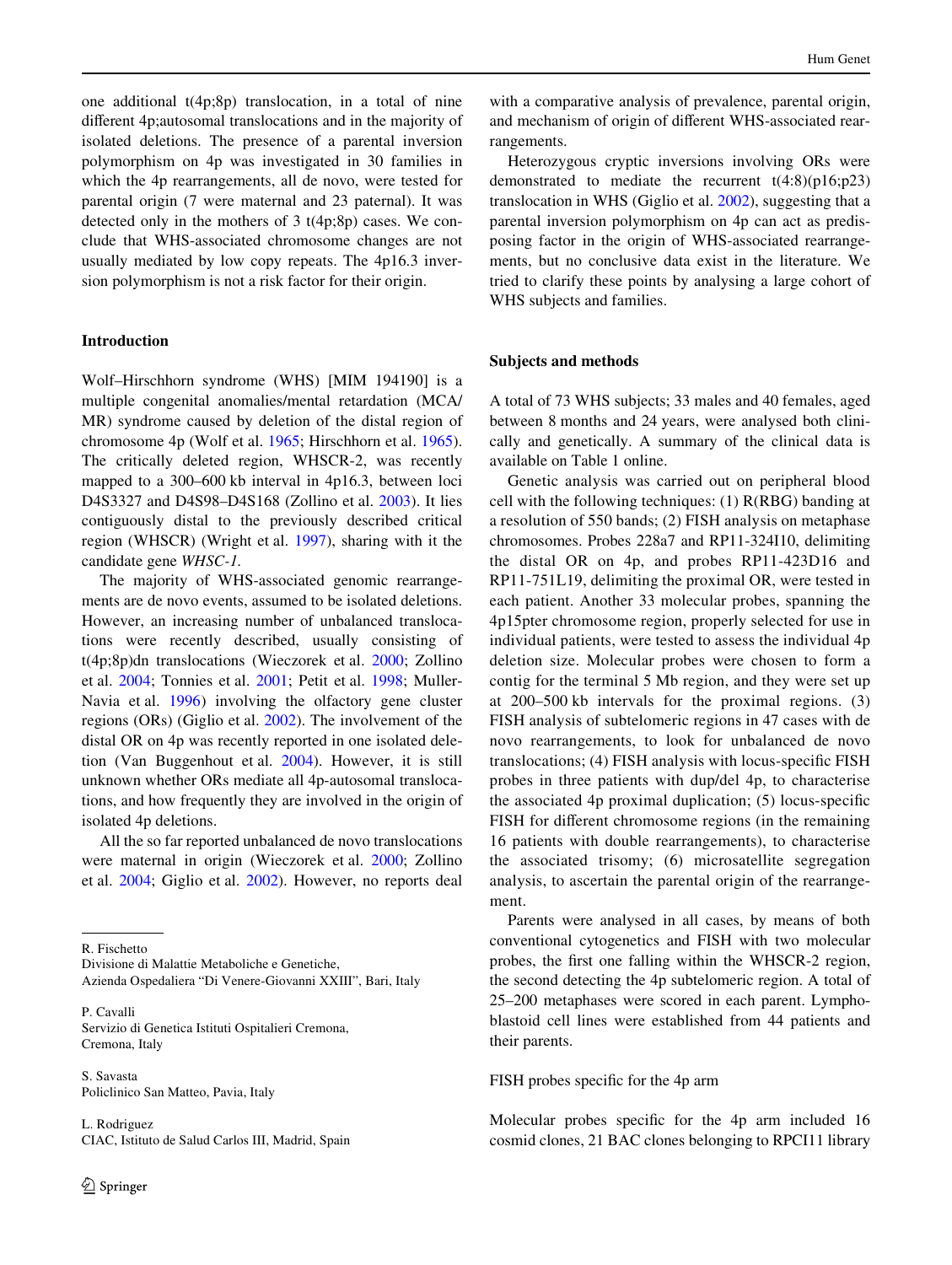and the subtelomeric 4p probe provided by Vysis. They are listed in Tables [2](#page-4-0) and [4](#page-5-0).

All patients were investigated with the 4p subtelomeric probe provided by Vysis, and with probes pC847.351 (subtelomeric), 190b4 (falling within the newly described critical region, WHSCR-2) and 19h1 (falling within the first described critical region, WHSCR). The remaining probes were properly selected to be tested in each subject by multistep FISH analysis, as suggested by the results of the conventional cytogenetics. A 500-kb resolution FISH was first performed to look for the breakpoint region that was then covered by a contig. Probes were chosen from libraries available on the web (UCSC, ncbi, ensembl). Most of them were kindly provided by T. Wright and M. Rocchi. Probes were labelled with biotin or digoxigenin and detected by fluorescein-conjugated avidin or fluorescent anti-digoxigenin antibodies, or they were directly labelled with Spectrum Orange and/or Spectrum Green (Vysis). DAPI counterstain was applied. Metaphases were visualised using a Zeiss Axioplan 2 imaging fluorescent microscope equipped with single-band pass filters. Digital images were captured and analysed with the ISIS program (Meta Systems). At least 20 metaphases were analysed by direct microscopic observation and digitalimaging techniques.

## Subtelomeric FISH

All subtelomeric regions were analysed on metaphase chromosomes from 47 WHS patients using the ToTelVysion<sup>TM</sup> Probes (Vysis).

Metaphases of patients carrying a derivative chromosome 4 were also analysed by Whole Chromosome Paint probes (Vysis) and by locus-specific probes, to assess the extension of the trisomic segment.

## Locus-specific FISH probes

Double rearrangements were further characterised with the following probes:

8p-specific: RP11-372K15, RP11-403C10; 7p-specific: RP11-449P15, RP11-42B7, RP11-160E17, RP11-527E14, RP11-425P5; 11p-specific: RP11-745B17, RP11-401C19, RP11-295K3; 11q-specific: RP11-861M13, RP11-730K11, RP11-791J7; 4p-specific YACs (for inv dup/del): 725B6, 815H5, 758E8, 657E4, 819F7, 776G9, 758G12, 787C10, 850C11 20-specific: wcp, RP11-732I1

Microsatellite segregation analysis

Parental origin of de novo rearrangements was investigated in a total of 45 families. Genomic DNA was prepared by standard protocols from peripheral blood lymphocytes or from lymphoblastoid cell lines of patients and parents.

Microsatellites were D4S3360, D4S2936, D4S3038, D4S1614, D4S127, D4S3034, D4S412 (Eurobio), all mapping within 4p16. PCR products were electrophoresed in 6% denaturing polyacrylamide gels and were visualised by autoradiography (Shaffer et al. [1993](#page-6-9)) or by silver staining.

Inversion of the 4p16 region flanked between the distal and the proximal OR

The presence of the inversion polymorphism affecting the about 5 Mb region flanked by two ORs on 4p16 was checked by interphase dual-colour FISH. FISH experiments were carried out with probes RP11-690D17 and RP11- 323F5, falling within this region, and probe RP11-520M5, lying outside and distally to it (Fig. [1](#page-2-0)). A total of 30 families were analysed.

# **Results**

Characterization of the 4p deletion by molecular cytogenetics

In all of our patients the 4p deletion included WHSCR-2 (Zollino et al. [2003\)](#page-7-0). WHSCR was also deleted in all



<span id="page-2-0"></span>**Fig. 1** Dual-colour interphase FISH looking at the 4p16 inversion polymorphism. Probe RP11-520M5 and RP11-690D17 are labelled with *spectrumOrange* (Vysis), probe RP11-323F5 is labelled with *spectrumGreen* (Vysis) (**a**). *Red*–*green*–*red* means absence of inversion (**b**). *Red*–*red*–*green* means presence of inversion (**c**). Fifty to hundred nuclei were analysed in individual subject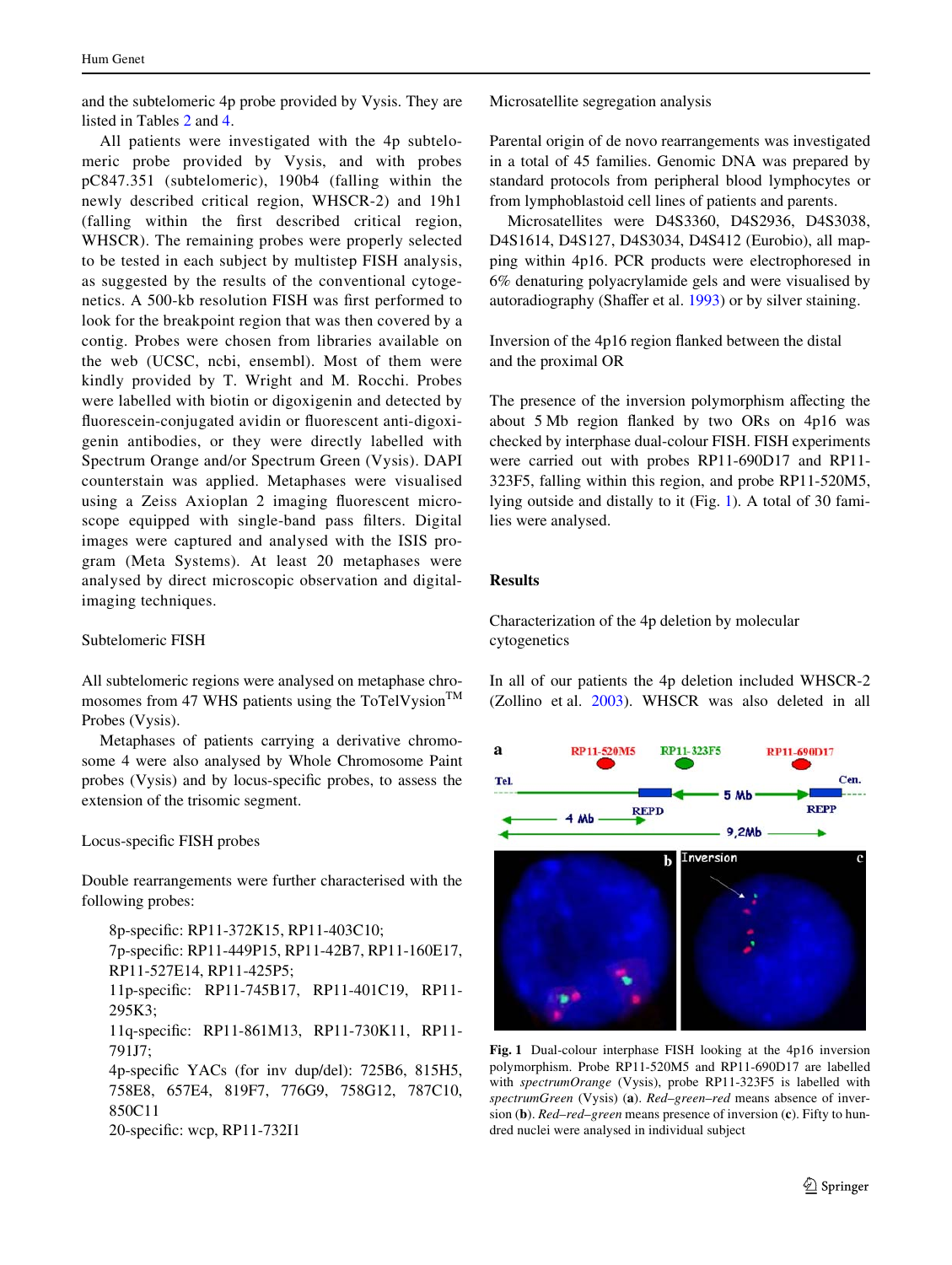patients except two (MG and patient 97), as previously reported (Zollino et al. [2003](#page-7-0); Rodriguez et al. [2005](#page-6-10)).

The partial 4p monosomy was terminal in 71 patients (97%), and interstitial in two (3%) with distal breakpoint at a distance of about 250 kb from the telomere. A great variability of the 4p deletion size was observed, ranging from 1.9 to 29 Mb, as shown in Tables [2](#page-4-0) and [4.](#page-5-0)

# Molecular characterization of the basic genomic change

Seven patients (10%) presented a derivative chromosome 4 segregating from a balanced parental translocation. (The derivative chromosomes are listed in Table 2 online). The remaining 66 rearrangements (90%) were de novo*.*

When 50 de novo rearrangements were analysed by either subtelomeric probes (47 cases) or by locus-specific FISH probes (3 cases), we found that 37/50 (74%) were pure 4p deletions, 9 (18%) were unbalanced translocations, 3 (6%) were inverted 4p duplications associated with a terminal deletion on the same chromosome arm. In one case (2%) the genomic rearrangement consisted of a  $der(4)$ (4qter $\rightarrow$ q32::4p15.3 $\rightarrow$ qter), resulting in partial 4q trisomy and partial 4p monosomy (Table [1\)](#page-3-0). Breakpoints on 4p in WHS-associated unbalanced translocations are reported in Table [2](#page-4-0).

Breakpoints on the partner chromosomes were established by locus-specific FISH analysis in 12 out of 14 informative cases (in patients 25 and 118 the partner region was the satellite of the short arm of one acrocentric chromosome). (These breakpoints and the corresponding size of the deletions and associated trisomies are listed in Tables 2 and 3 online.)

#### Parental origin of the rearrangement

De novo rearrangements occurred on the paternal chromosome in 35 of 45 patients (78%), and they were usually isolated deletions, with the exception of two unbalanced

<span id="page-3-0"></span>**Table 1** 4p de novo rearrangements in 50 patients studied with all telomeres and/or locus-specific FISH

| Type of the rearrangement                                | No. | $\%$ |
|----------------------------------------------------------|-----|------|
| Isolated terminal deletion                               | 37  | 74   |
| Unbalanced translocations                                | 9   | 18   |
| $t(4,8)$ (p16.1-p16.3;p23)                               | 5   |      |
| $t(4;7)$ (p16.1;p22)                                     | 1   |      |
| $t(4;11)$ (p16.1;p15.5)                                  | 1   |      |
| $t(4;20)$ (p16.2;q13.3)                                  | 1   |      |
| $t(4;Dp/Gp)$ (p16.2;p11)                                 | 1   |      |
| Dup/del 4p                                               | 3   | 6    |
| $der(4)(4qter \rightarrow q32::4p15.3 \rightarrow qter)$ |     | 2    |

translocations,  $t(4p;11p)$  and  $t(4p;Dp/Gp)$  (Table [3](#page-5-1)). The above-mentioned der(4)(4qter $\rightarrow$ q32::4p15.3 $\rightarrow$ qter) derivative chromosome also originated in the paternal meiosis. Rearrangements were of maternal origin in 10 of 45 patients (22%). Maternally derived anomalies were usually unbalanced translocations, particularly t(4p;8p) translocations (five cases), but also  $t(4p;7p)$  (one case) and  $t(4p;20q)$ (one case). Only two maternally derived anomalies were isolated terminal deletions (cases 12 and 115). A smaller 4p deletion, of about 1.5 Mb, spanning from the region identified by probe  $pC678$  to the telomere and preserving the WHSCR-2, was detected in the mother of patient 12, whose older brother also had WHS, as previously reported (Faravelli et al. [2007\)](#page-6-11). One maternally derived anomaly was an interstitial deletion. Breakpoints of different rearrangements, other than unbalanced translocations, are summarised in Table [4](#page-5-0).

## 4p16 inversion polymorphism

This polymorphism was detected only in the mothers of three patients, always in association with t(4p;8p)dn translocations*.* In is worth noting that it was not detected in association with one additional maternally derived t(4p;8p), in one maternally derived t(4;7), in one paternally derived t(4;11), and in 23 isolated deletions, both paternal and maternal in origin.

The same inversion polymorphism was also observed in 4 fathers, but in a mosaic state 40–60% of nuclei), suggesting its origin in a post-zygotic event.

## **Discussion**

WHS can be considered a contiguous gene syndrome with a basic phenotype defined by the association of mental retardation, typical facial appearance, growth delay and seizures (or EEG anomalies) (Zollino et al. [2003\)](#page-7-0). Depending on the size of the deletion, additional clinical signs include microcephaly, congenital heart defects, midline anomalies, renal abnormalities and colobomas. The majority of WHS-associated chromosome changes are de novo, and they are expected to be isolated deletions. However, unbalanced de novo translocations, consisting more often of t(4p;8p) translocations, but also including a t(4p;7p) translocation, have been reported with unexpected high frequency in WHS, and they were all maternal in origin (Wieczorek et al. [2000](#page-6-3); Zollino et al. [2004](#page-7-1); Tonnies et al. [2001;](#page-6-4) Petit et al. [1998;](#page-6-5) Muller-Navia et al. [1996\)](#page-6-6). These reports point at a great complexity of the WHS-associated chromosome defects, which can be the cause of the great phenotypic variability of this condition.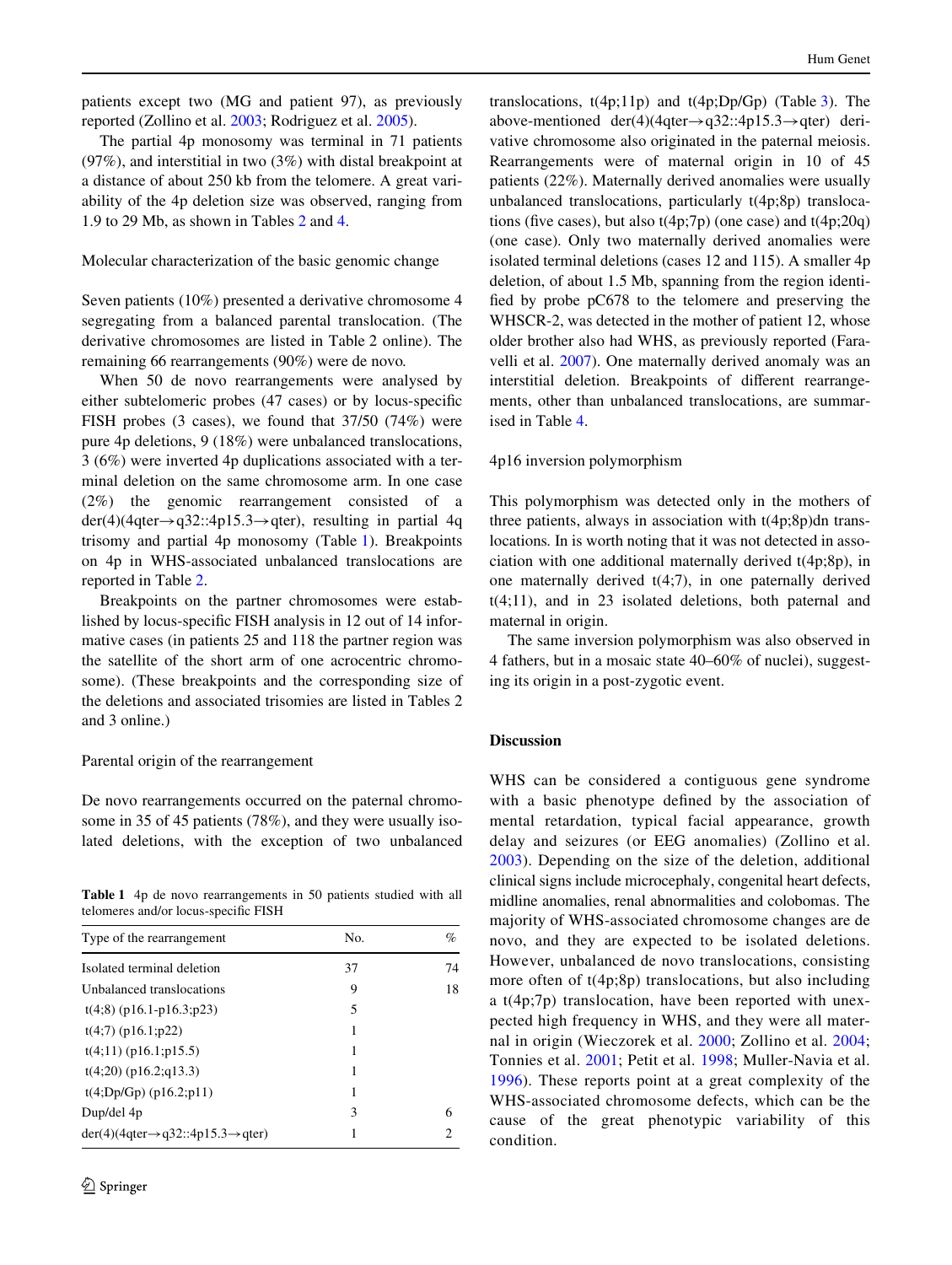|             |              |             | Patient<br>30<br>39<br>40<br>48<br>52<br>74<br>87<br>127<br>43<br>24<br>81<br>7<br>118<br>25<br>116<br>Distance<br>from<br>4pter<br>(Mb) |                        |                        |                        |                       |                        |                        |                        |                           |                        |                        |                          |                         |                           |                       |                           |                          |
|-------------|--------------|-------------|------------------------------------------------------------------------------------------------------------------------------------------|------------------------|------------------------|------------------------|-----------------------|------------------------|------------------------|------------------------|---------------------------|------------------------|------------------------|--------------------------|-------------------------|---------------------------|-----------------------|---------------------------|--------------------------|
|             |              |             |                                                                                                                                          |                        |                        |                        |                       |                        |                        |                        |                           |                        |                        |                          |                         |                           |                       |                           | 50                       |
|             | Locus        | Probes      |                                                                                                                                          | $t(4;8)(p16.1;p23)$ dn | $t(4;8)(p16.1;p23)$ dn | $t(4;8)(p16.1;p23)$ dn | t(4;8)(p16.1;p23) pat | $t(4;8)$ (p16.3;p23)dn | $t(4;8)$ (p16.3;p23)dn | $t(4;7)(p16.3;p23)$ dn | $t(4;7)(p16.3;p22.2)$ mat | t(4;10) (p16.3;p15)mat | t(4;11)(p16.1;p15.5)dn | $t(4;11)(p16.1;q25)$ mat | t(4;11)(p16.1;q23.3)pat | $t(4;20)$ (p16.2;q13.3)dn | t(4;D/G)(p16.2;p11)dn | $t(4;13)$ (p16.1;p11) mat | $t(4;13)$ (p16.;q33) mat |
|             | S3359        | Tel         |                                                                                                                                          |                        |                        |                        |                       |                        |                        |                        |                           |                        |                        |                          |                         |                           |                       |                           |                          |
|             | S90          | CD2         |                                                                                                                                          |                        |                        |                        |                       |                        |                        |                        |                           |                        |                        |                          |                         |                           |                       |                           |                          |
|             | S96          | pC678       |                                                                                                                                          |                        |                        |                        |                       |                        |                        |                        |                           |                        |                        |                          |                         |                           |                       |                           |                          |
|             | S98<br>FGFR3 | pC385.12    | 1,8                                                                                                                                      |                        |                        |                        |                       |                        |                        |                        |                           |                        |                        |                          |                         |                           |                       |                           |                          |
| WHCR2       | S3327        | 190b4       | 1,95                                                                                                                                     |                        |                        |                        |                       |                        |                        |                        |                           |                        |                        |                          |                         |                           |                       |                           |                          |
| <b>WHCR</b> |              | 19h1        | $\overline{c}$                                                                                                                           |                        |                        |                        |                       |                        |                        |                        |                           |                        |                        |                          |                         |                           |                       |                           |                          |
|             | S43          | 33c6        | 2,3                                                                                                                                      |                        |                        |                        |                       |                        |                        |                        |                           |                        |                        |                          |                         |                           |                       |                           |                          |
|             | S182         | 247f6       | 2,9                                                                                                                                      |                        |                        |                        |                       |                        |                        |                        |                           |                        |                        |                          |                         |                           |                       |                           |                          |
|             | S180         | 21f12       | 3,4                                                                                                                                      |                        |                        |                        |                       |                        |                        |                        |                           |                        |                        |                          |                         |                           |                       |                           |                          |
| OR          | S81          | 228a7       | 3,7                                                                                                                                      |                        |                        |                        |                       |                        |                        |                        |                           | $\ddot{}$              |                        |                          |                         |                           |                       |                           |                          |
|             |              | RP11-324I10 | 4,25                                                                                                                                     |                        |                        |                        |                       |                        | $\mathrm{+}$           | $\pmb{+}$              |                           |                        |                        |                          |                         |                           |                       |                           |                          |
|             | MSX1         | $MSX-1$     | 4,9                                                                                                                                      |                        |                        |                        |                       |                        | $\pm$                  | $\,{}^+$               |                           | $\ddot{}$              |                        |                          |                         |                           |                       |                           |                          |
|             |              | RP11-524D9  | 5,9                                                                                                                                      |                        |                        |                        |                       |                        |                        | $\,{}^+$               | $\pmb{+}$                 |                        |                        |                          |                         |                           |                       |                           |                          |
|             |              | RP11-367J11 | 7,2                                                                                                                                      |                        |                        |                        |                       | $\ddot{}$              |                        |                        | $\pm$                     |                        |                        |                          |                         | $\,{}^+$                  | $\ddot{}$             |                           |                          |
|             |              | RP11-358C18 | 8,6                                                                                                                                      |                        |                        |                        |                       |                        |                        |                        | $\mathrm{+}$              |                        |                        |                          | $\pmb{+}$               | $\ddot{}$                 |                       |                           |                          |
| <b>OR</b>   |              | RP11-423D16 | 9                                                                                                                                        |                        |                        |                        |                       |                        |                        |                        |                           |                        | $\ddot{}$              |                          |                         |                           |                       |                           |                          |
|             |              | RP11-751L19 | 9.4                                                                                                                                      | $\ddot{}$              | $\ddot{}$              | $\,{}^+$               | $\,{}^+$              |                        |                        |                        |                           |                        | $\ddot{}$              |                          |                         |                           |                       |                           |                          |
|             |              | RP11-731E20 | 13                                                                                                                                       | $\ddot{}$              |                        |                        | $\pmb{+}$             |                        |                        |                        |                           |                        |                        |                          |                         |                           |                       |                           |                          |
|             |              | RP11-358H2  | 14.1                                                                                                                                     |                        |                        |                        |                       |                        |                        |                        |                           |                        |                        | $\ddot{}$                |                         |                           |                       | $\ddot{}$                 |                          |
|             |              | RP11-81L15  | 14.6                                                                                                                                     |                        |                        |                        |                       |                        |                        |                        |                           |                        |                        |                          |                         |                           |                       | $\pm$                     |                          |
|             |              | RP11-565F20 | 15.4                                                                                                                                     | $\ddot{}$              | $\mathrm{+}$           | $\mathrm{+}$           | $\mathbf +$           |                        |                        |                        |                           |                        | $\mathrm{+}$           |                          |                         |                           |                       | $\,{}^+$                  | $\pm$                    |

<span id="page-4-0"></span>**Table 2** Molecular characterization of 16 unbalanced translocations, either familial or de novo

Individual deleted probes on 4p are shown. Probes delimiting the proximal and distal OR are indicated (bold). The shaded area represents the extent of the deletions. The breakpoint on 4p occurred at the proximal OR (probe RP11-423D16 deleted, probe RP11-751L19 preserved) in four subjects, carrying a t(4p;8p) translocation (nos. 30,39,40 and 48). It was within the distal OR (probe 228a7 deleted, probe RP11-324I10 preserved) in two subjects, with a t(4p;8p) and a t(4p;7p) translocation, respectively (nos. 74 and 87). Patients 30, 39, 40, 43, 52 and 74 were previously reported in Zollino et al. [\(2003](#page-7-0), [2004\)](#page-7-1). However, fine mapping of the breakpoints is presented here for the first time in most of them. Patient 7 was previously reported as having an isolated deletion (Zollino et al. [2000\)](#page-6-12), but an unbalanced translocation was subsequently detected by all subtelomeric regions analysis

By analysing a large cohort of WHS patients, we found that the WHS-associated de novo rearrangements fall within the following four categories: pure terminal or interstitial deletions; de novo unbalanced translocations; proximal 4p inverted duplications associated with a terminal deletion on the same chromosome arm; and dup 4q/del 4p recombinant chromosomes (Table [1](#page-3-0)).

A strong relationship was observed between parental origin and type of the rearrangements. Paternally derived rearrangements, accounting for 78% of cases, were usually isolated terminal deletions, although interstitial deletions and complex rearrangements, including unbalanced translocations, were observed in a few cases (Table [3](#page-5-1)). Many WHS-associated rearrangements, all described as apparently isolated deletions, were reported to be paternal in origin by several authors (Quarrell et al. [1991;](#page-6-13) Tupler et al. [1992;](#page-6-14) Dallapiccola et al. [1993](#page-6-15)).

In our series of patients, 22% of de novo rearrangements originated in the maternal meiosis. They consisted usually of unbalanced translocations, more often t(4p;8p), but also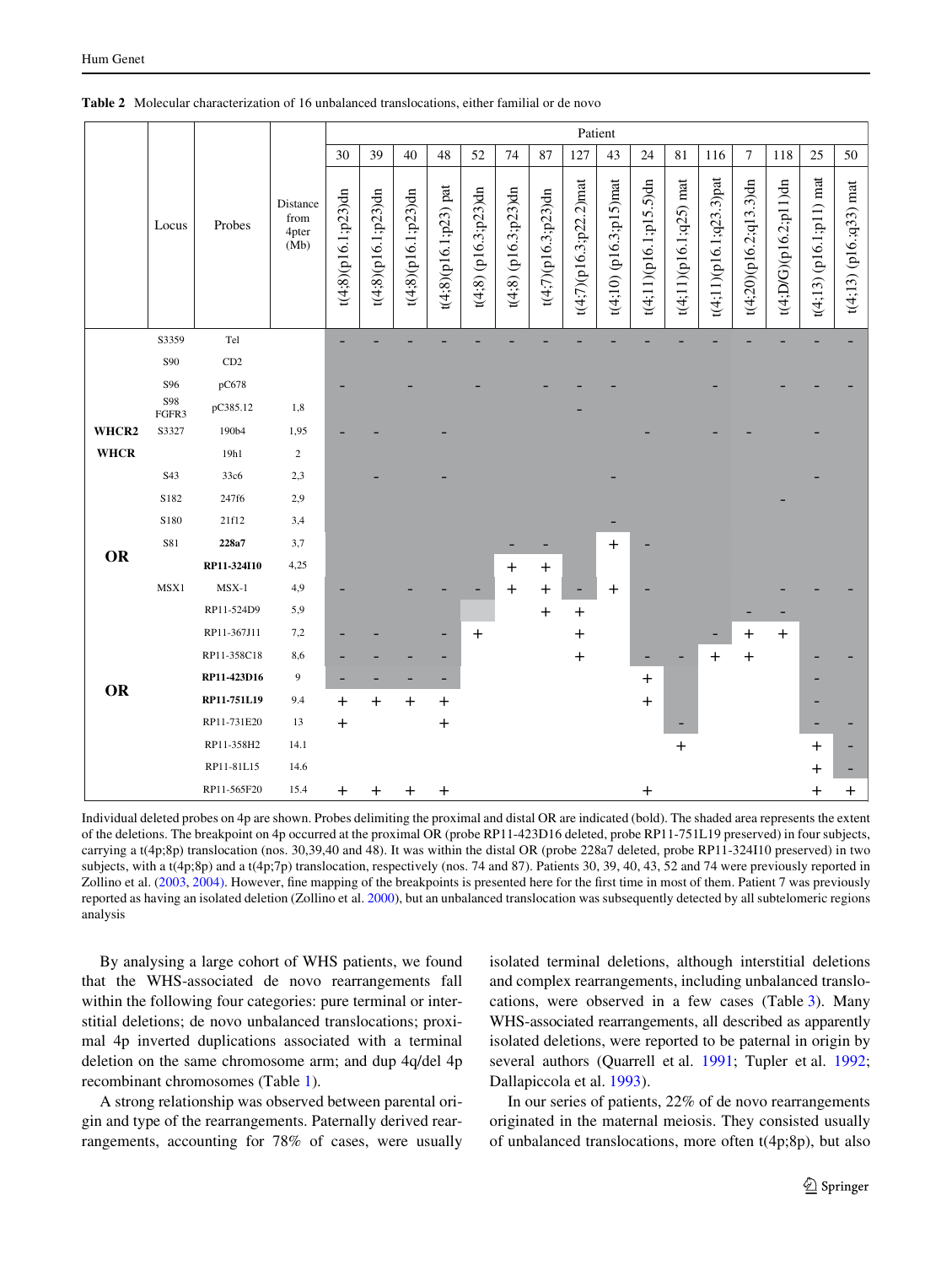<span id="page-5-1"></span>

|  |  |  |  | Table 3 Parental origin of de novo 4p rearrangements |
|--|--|--|--|------------------------------------------------------|
|--|--|--|--|------------------------------------------------------|

| 10/45 (22%)<br>5<br>1<br>1 |
|----------------------------|
|                            |
|                            |
|                            |
|                            |
| 1                          |
| 2                          |
| 35/45 (78%)                |
| 30                         |
| $\overline{c}$             |
| 1                          |
| 1                          |
| 1                          |
|                            |
|                            |

<sup>a</sup> A 1.5 Mb deletion, preserving the WHSCR-2, was detected in the mother of one patient (no. 12)

t(4p;7p) and t(4p;20q). Isolated deletions, both interstitial and terminal, were diagnosed in a few maternally derived cases (Table [3](#page-5-1)).

It can be reasonably inferred that specific parent of origin-dependent mechanisms exists in generating the WHS-associated chromosome changes, but the nature of this phenomenon is not clear.

Likewise, the question whether there exist chromosomal hotspots for rearrangement is still unanswered. Two ORs are present on the short arm of chromosome 4, at about 4 and 9 Mb from the telomere, respectively. Due to their relative homology, OR clusters can act as duplicons, and they can mediate intra and inter-chromosomal rearrangements (Giglio et al. [2002;](#page-6-7) Stankiewicz and Lupski [2002\)](#page-6-16). It was recently demonstrated by Giglio et al. [\(2002](#page-6-7)) that the ORs on 4p mediate the WHS-associated t(4p;8p)dn translocations. Van Buggenhout et al. ([2004](#page-6-8)), recently reported a 4-Mb terminal deletion with the breakpoint falling within the distal OR gene cluster. However, it is still unknown whether ORs mediate all 4p-autosomal translocations, or how frequently they can be responsible for isolated 4p deletions. We investigated these points in a total of 73 WHS families.

Looking at unbalanced translocations  $(n = 16)$ , no hotspots were observed on 4p, with the exception of the t(4p;8p) translocations, that recurred within the proximal or the distal OR in six of seven cases. Only one different translocation, t(4p;7p)dn, did occur within the distal OR on 4p

<span id="page-5-0"></span>**Table 4** Molecular characterization of individual chromosome anomalies, other than unbalanced translocations

|             |                                                          |                                       | Patient |        |      |                                                                            |     |     |           |          |                |                          |        |        |                          |          |                                 |                                |                 |          |           |       |     |     |            |        |        |                              |        |          |          |
|-------------|----------------------------------------------------------|---------------------------------------|---------|--------|------|----------------------------------------------------------------------------|-----|-----|-----------|----------|----------------|--------------------------|--------|--------|--------------------------|----------|---------------------------------|--------------------------------|-----------------|----------|-----------|-------|-----|-----|------------|--------|--------|------------------------------|--------|----------|----------|
|             | <b>Probes</b>                                            | <b>Distance</b><br>from<br>4pter (Mb) | 37      | 1      | 80   | $\overline{c}$<br>3<br>$\overline{4}$<br>5<br>36<br>41<br>$45^\circ$<br>89 | 18  | 42  | 73<br>128 | 139      | 32<br>78<br>82 | 112                      | 111    | 33     | 131                      | 59       | 8<br>9<br>85<br>88<br>91<br>119 | 6<br>11<br>$22*$<br>117<br>146 | 10<br>35<br>120 | 31<br>86 | 92        | $20*$ | 124 | 44  | 98<br>$8*$ | 12     | 13     | 26<br>46<br>77<br>103<br>115 | $14*$  | 15<br>75 | MG<br>97 |
|             | pC847.351                                                | 0.15                                  | $\sim$  | ×.     | ×.   | ٠                                                                          | ×.  | ×.  | ×.        | $+$      | $\sim$         | ×.                       |        |        | ٠.                       | <b>A</b> | ٠.                              | ×.                             | ×.              | ٠        | $+$       |       | ×.  | ٠.  | ×.         | ×.     | ×.     | ٠                            |        | ×.       | ×.       |
|             | CD2                                                      | 0.25                                  |         |        |      |                                                                            |     |     |           |          |                |                          |        |        |                          |          |                                 |                                |                 |          | $\ddot{}$ |       |     |     |            |        |        |                              |        |          |          |
|             | pC678                                                    | 1,2                                   | ٠.      | ×.     |      |                                                                            | ٠   | ٠   |           | ×.       | ×.             |                          |        | ٠      | ٠.                       | ×.       | ٠.                              |                                |                 |          |           |       | ×.  | ٠   |            |        |        | ٠                            | ٠.     |          | ×.       |
| -----       | pC385.12                                                 | 1,8                                   |         |        |      |                                                                            |     |     |           |          |                |                          |        |        |                          |          |                                 |                                |                 |          |           |       |     |     |            |        |        |                              | $\sim$ |          | $\sim$   |
| WHCR2       | 190b4                                                    | 1,95                                  |         | ×      |      |                                                                            |     | ×   |           | н.       |                | ٠                        |        |        | ٠                        |          |                                 |                                | ×               | ٠        |           |       |     | ٠   | ٠          | ٠      | ٠      |                              | ×      | ×        | ×        |
| <b>WHCR</b> | 19h1                                                     | $\mathbf{2}$                          |         |        |      |                                                                            |     |     |           |          |                |                          |        |        |                          |          |                                 |                                |                 |          |           |       |     |     |            |        |        |                              |        | $\sim$   | $+$      |
|             | 108f12                                                   | 2,2                                   |         |        |      |                                                                            |     |     |           |          |                |                          |        |        |                          |          | ٠.                              |                                |                 |          |           |       |     |     |            |        |        | ٠                            |        | $\sim$   | $+$      |
|             | 33c6                                                     | 2,3                                   | $\sim$  | $\sim$ |      | ×.                                                                         |     | ×.  |           |          |                |                          |        | $\sim$ |                          |          |                                 |                                | ×.              |          |           |       | ×.  | ٠.  |            | ×.     |        | ٠                            | ۰.     | $+$      |          |
|             | 161c2                                                    | 2,35                                  |         |        |      |                                                                            |     |     |           |          |                |                          |        |        |                          |          |                                 |                                |                 |          |           |       |     |     |            |        | $\sim$ |                              |        |          |          |
|             | 79f5                                                     | 2.5                                   |         |        |      |                                                                            |     |     |           |          |                |                          |        |        |                          |          |                                 |                                |                 |          |           |       |     |     |            |        | ×.     |                              |        |          |          |
|             | 212a9                                                    | 2,5                                   |         |        |      |                                                                            |     |     |           |          |                |                          |        |        |                          |          |                                 |                                |                 |          |           |       |     |     |            |        |        |                              | $+$    |          |          |
|             | 185f6                                                    | 2,6                                   |         |        |      |                                                                            |     |     |           |          |                |                          |        |        |                          |          |                                 |                                |                 |          |           |       |     |     |            | $\sim$ | ٠.     |                              |        |          |          |
|             | 247f6                                                    | 2,9                                   |         |        |      |                                                                            |     |     |           |          |                |                          |        |        |                          |          |                                 |                                |                 | ٠.       |           |       |     |     |            | $\sim$ | $+$    | $+$                          | $+$    |          |          |
|             | 21f12                                                    | 3,4                                   |         |        |      |                                                                            |     |     |           |          |                |                          |        |        |                          |          | $\sim$                          |                                |                 | ٠        |           |       |     | ٠   |            | $+$    | $+$    | $+$                          |        |          |          |
|             | 228a7                                                    | 3,7                                   |         |        |      |                                                                            |     |     |           |          |                |                          |        |        |                          |          |                                 |                                |                 | ٠        |           | ٠     | ٠   | $+$ | $+$        | $+$    |        |                              |        |          |          |
| <b>OR</b>   | RP11-324I10                                              | 4,25                                  |         |        |      |                                                                            |     |     |           |          |                |                          |        |        |                          |          |                                 |                                |                 | $\sim$   | $\sim$    |       | $+$ |     |            |        |        |                              |        |          |          |
|             | RP11-368B4                                               | 4,3                                   |         |        |      |                                                                            |     |     |           |          |                |                          |        |        |                          |          |                                 |                                |                 |          |           |       | $+$ |     |            |        |        |                              |        |          |          |
|             | MSX1                                                     | 4,9                                   |         | ٠      |      |                                                                            | ٠   |     | ×.        |          | ٠              | ٠                        |        | ٠      | ×.                       |          | $\sim$                          |                                | ٠               | $+$      | $+$       | $+$   | $+$ |     | $+$        | $+$    |        | $+$                          |        |          |          |
|             | RP11-524D9                                               | 5,9                                   |         |        |      |                                                                            |     |     |           |          |                |                          |        |        |                          |          |                                 | $\sim$                         | $+$             |          |           |       |     |     |            |        |        |                              |        |          |          |
|             | RP11-367J11                                              | 7,2                                   |         |        |      |                                                                            |     |     |           |          |                | ٠                        |        |        |                          | $\sim$   | $\sim$                          | $+$                            | $+$             |          |           |       |     |     |            |        |        |                              |        |          |          |
|             | RP11-358C18                                              | 8,6                                   |         |        |      |                                                                            |     | ۰   | ×.        |          |                | $\sim$                   | ×.     | ٠.     |                          | ×.       | $+$                             |                                | $+$             |          |           |       |     |     |            |        |        |                              |        |          |          |
|             | RP11-423D16                                              | 9                                     |         |        |      |                                                                            |     |     |           |          |                | $\overline{\phantom{a}}$ | $\sim$ |        | $\overline{\phantom{a}}$ | $+$      |                                 | $+$                            |                 |          |           |       |     |     |            |        |        |                              |        |          |          |
| <b>OR</b>   | RP11-751L19                                              | 9,4                                   |         |        |      |                                                                            |     |     |           |          | ۰              | $\sim$                   | $\sim$ | $\sim$ | $+$                      | $+$      |                                 | $+$                            | $+$             |          |           |       |     |     |            |        |        |                              |        |          |          |
|             | RP11-17I9                                                | 9,7                                   |         |        |      |                                                                            |     |     |           |          | $\sim$         |                          |        | $\sim$ |                          |          |                                 |                                |                 |          |           |       |     |     |            |        |        |                              |        |          |          |
|             | RP11-270I3                                               | 10,8                                  |         |        |      |                                                                            |     |     | ×.        |          | ×.             |                          |        | $+$    |                          |          |                                 |                                |                 |          |           |       |     |     |            |        |        |                              |        |          |          |
|             | RP11-1J7                                                 | 11.6                                  |         |        |      |                                                                            |     |     |           | <b>.</b> | $+$            |                          | $+$    | $+$    | $+$                      |          |                                 |                                | $+$             |          |           |       |     |     |            |        |        |                              |        |          |          |
|             | RP11-3M2                                                 | 12,6                                  |         |        |      |                                                                            |     |     | ٠.        | $+$      | $+$            |                          | $+$    |        |                          |          |                                 |                                |                 |          |           |       |     |     |            |        |        |                              |        |          |          |
|             | RP11-731E20                                              | 13                                    |         |        |      |                                                                            |     | ٠   | $\sim$    | $+$      |                |                          | $+$    |        |                          |          |                                 |                                |                 |          |           |       |     |     |            |        |        |                              |        |          |          |
|             | RP11-356H2                                               | 14,1                                  |         |        |      |                                                                            |     | ٠   | $+$       | $+$      |                |                          |        |        |                          |          |                                 |                                |                 |          |           |       |     |     |            |        |        |                              |        |          |          |
|             | RP11-81L15                                               | 14,6                                  |         |        |      |                                                                            |     | $+$ | $+$       |          |                |                          |        |        |                          |          |                                 |                                |                 |          |           |       |     |     |            |        |        |                              |        |          |          |
|             | RP11-469O6                                               | 15                                    |         |        |      |                                                                            | ٠   |     |           |          |                |                          |        |        |                          |          | $+$                             |                                |                 |          |           |       |     |     |            |        |        |                              |        |          |          |
|             | RP11-565F20                                              | 15,4                                  |         |        |      | ×.                                                                         | $+$ | $+$ | $+$       | $+$      | $+$            | $+$                      | $+$    | $+$    | $+$                      |          |                                 |                                |                 |          |           |       |     |     |            |        |        |                              |        |          |          |
|             |                                                          |                                       |         |        | ٠    | $+$                                                                        |     |     |           |          |                |                          |        |        |                          |          | $+$                             |                                |                 |          |           |       |     |     |            |        |        |                              |        |          |          |
|             |                                                          |                                       |         | ×.     |      | $+$                                                                        |     |     |           |          |                |                          |        |        |                          |          |                                 |                                |                 |          |           |       |     |     |            |        |        |                              |        |          |          |
|             |                                                          |                                       |         |        |      |                                                                            |     |     |           |          |                |                          |        |        |                          |          |                                 |                                |                 |          |           |       |     |     |            |        |        |                              |        |          |          |
|             |                                                          |                                       | ٠       |        | $+$  |                                                                            |     |     |           |          |                |                          |        |        |                          |          |                                 |                                |                 |          |           |       |     |     |            |        |        |                              |        |          |          |
|             | RP11-390C19                                              | 29,5                                  | $+$     | $+$    |      |                                                                            |     |     |           |          |                |                          |        |        |                          |          |                                 |                                |                 |          |           |       |     |     |            |        |        |                              |        |          |          |
|             | RP11-332D24<br>RP11-481K22<br>RP11-778B12<br>RP11-497E20 | 20<br>22<br>25,4<br>27                |         | $+$    | $^+$ |                                                                            |     |     |           |          |                |                          |        |        |                          |          |                                 |                                |                 |          |           |       |     |     |            |        |        |                              |        |          |          |

Probes delimiting proximal and distal OR on 4p are indicated. The shaded area represents the extent of the deletions. The distal OR was demonstrated to mediate only one isolated terminal deletion (case no. 124); it could be involved also in one case with dup/del 4p (no. 20). The proximal OR mediated only one isolated terminal deletion (case no. 131). \* dup/del 4p, \*\* ring(4) and ° der(4)(4qter $\rightarrow$ q32::4p15.3 $\rightarrow$ qter). All the remaining cases are isolated deletions (2 interstitial and 50 terminal). Patients 1, 2, 3, 4, 5, 6, 8, 9, 10, 11, 12, 13, 14, 15, 26, 31, 32, 33, 35, 36, 37, 41, 42, 44, 45, 46, 73, 75, 77, 82, 97 and MG were previously reported in Zollino et al. [\(2000](#page-6-12), [2003,](#page-7-0) [2004\)](#page-7-1) and Rodriguez et al. [\(2005](#page-6-10)). However, fine mapping of the breakpoints is presented here for the first time in most of them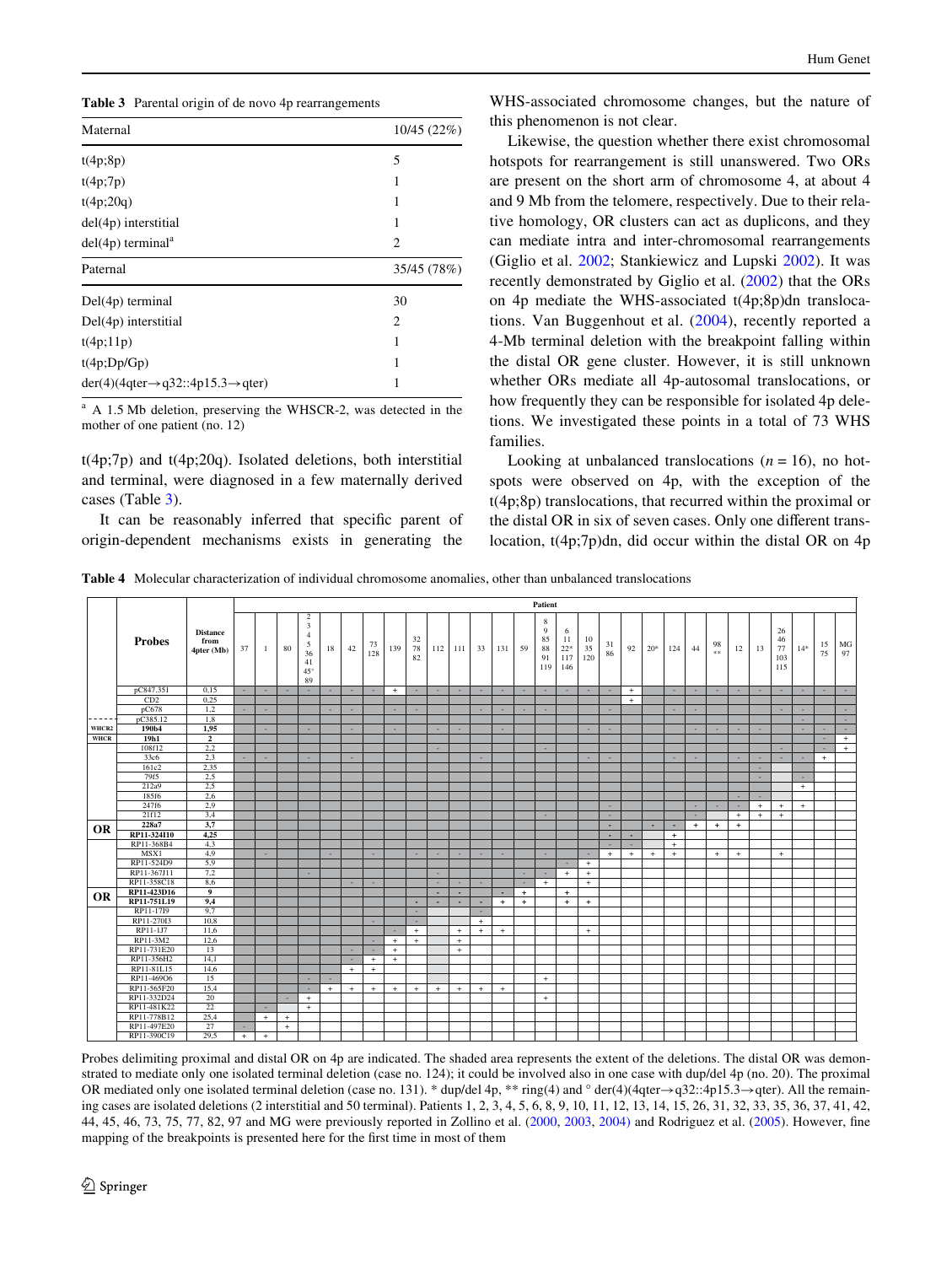(patient 87). ORs were not involved in one additional  $t(4p;8p)$  translocation, and in a total of nine different 4p;autosomal translocations. In addition, we observed that ORs are only rarely involved either in isolated deletions, or in different WHS-associated complex rearrangements.

A second question that was addressed in the present study is whether the WHS-associated rearrangements can be related to the presence of a parental inversion polymorphism on 4p16.

Inversion polymorphisms have been related to the origin of the William-Beuren 7q11.23 deletion (Osborne et al. [2005](#page-6-17)) and of several additional chromosome imbalances (Giglio et al. [2001](#page-6-18)). In particular, heterozygous submicroscopic inversions involving ORs were shown to mediate the recurrent WHS-associated t(4;8)(p16;p23) translocation (Giglio et al. [2002](#page-6-7)). We detected the same 4p16 inversion only in three cases (5% of all cases analysed), and always in association with an unbalanced t(4p;8p) translocation. In is worth noting that it was not detected in association with one additional maternally derived t(4p;8p), in one maternally derived  $t(4;7)$ , in one paternally derived  $t(4;11)$ , and in 23 isolated deletions, both paternal and maternal in origin. The same inversion was observed in four fathers in a mosaic state, suggesting that this region undergoes mitotic instability.

We conclude that, with the exception of  $t(4p;8p)$  translocations, chromosome changes causing WHS are not related either to segmental duplications, or to a parental 4p16 inversion polymorphism.

From these observations, one can infer that many chromosomal changes affecting different chromosomes are neither generated by segmental genomic duplications nor by inversion polymorphisms. Accordingly, detecting such polymorphisms in healthy individuals does not seem to represent a risk factor for meiotic chromosome rearrangements.

On a clinical point of view, WHS cannot be considered a unique disease, due to the great variability of the basic genomic defect, as we demonstrated.

**Acknowledgments** We thank all the families with WHS and the Italian Association for WHS. This work was supported by Cofin 2003-MIUR (M. Zollino), by Telethon, contract GGP030253 (M. Zollino) and contract C50 (M. Rocchi). We are grateful to Orsetta Zuffardi for providing probe RP11-690D17.

## **References**

- <span id="page-6-15"></span>Dallapiccola B, Mandich P, Bellone E, Selicorni A, Mokin V, Ajmar F, Novelli G (1993) Parental origin of chromosome 4p deletion in Wolf–Hirschhorn sindrome. Am J Med Genet 47:921–924
- <span id="page-6-11"></span>Faravelli F, Murdolo M, Marangi G, Bricarelli FD, Di Rocco M, Zollino  $M$  (2007) Mother to son amplification of small subtelomeric deletion: a new mechanism of familial recurrence in microdeletion syndrome. Am J Med Genet 136A:1169–1173
- <span id="page-6-18"></span>Giglio S, Broman KW, Matsumoto N, Calvari V, Gimelli G, Neumann T, Ohashi H, Voullaire L, Larizza D, Giorda R, Weber JL, Ledbetter DH, Zuffardi O (2001) Olfactory receptor-gene clusters, genomic-inversion polymorphisms, and common chromosome rearrangments. Am J Hum Genet 68:874–883
- <span id="page-6-7"></span>Giglio S, Calvari V, Gregato G, Gimelli G, Camanini S, Giorda R, Ragusa A, Guerneri S, Selicorni A, Stumm M, Tonnies H, Ventura M, Zollino M, Neri G, Barber J, Wieczorek D, Rocchi M, Zuffardi O (2002) Heterozygous submicroscopic inversions involving olfactory receptor-gene clusters mediate the recurrent t(4;8)(p16;p23) translocation. Am J Hum Genet 71(2):276–285
- <span id="page-6-1"></span>Hirschhorn K, Cooper HL, Firschein IL (1965) Deletion of short arms of chromosome 4–5 in a child with defects of midline fusion. Humangenetik 1:479–482
- <span id="page-6-6"></span>Muller-Navia J, Nebel A, Oehler D, Theile U, Zabel B, Schleiermacher E (1996) Microdissection and DOP-PCR-based reverse chromosome painting as a fast and reliable strategy in the analysis of various structural chromosome abnormalities. Prenat Diagn 16:915– 922
- <span id="page-6-17"></span>Osborne RL, Li M, Pober B, Chitayat D, Bodurtha J, Mandel A, Costa T, Grebe T, Cox S, Tsui LC, Scherer SW (2005) A 1.5 millionbase pair inversion polymorphism in families with Williams-Beuren syndrome. Nat Genet 29:321–325
- <span id="page-6-5"></span>Petit P, Vermeersch JR, Fryns JP (1998) Identification of a de novo 46, XY,4p+ with incomplete Wolf–Hirschhorn syndrome as 46,XY,der(4)t(4;8)(p16.3;p23.1). Genet Couns 9:157–158
- <span id="page-6-13"></span>Quarrell OW, Snell RG, Curtis MA, Roberts SH, Harper PS, Shaw DI (1991) Paternal origin of the chromosomal deletion resulting in Wolf–Hirschhorn syndrome. J Med Genet 28:256–259
- <span id="page-6-10"></span>Rodriguez L, Zollino M, Climent S, Mansilla E, Lopez-Grondona F, Martinez-Fernandez ML, Murdolo M, Martinez-Frias ML (2005) The new Wolf–Hirschhorn syndrome critical region (WHSCR-2): a description of a second case. Am J Med Genet 136A:175–178
- <span id="page-6-9"></span>Shaffer LG, McCaskill C, Haller V, Brown JA, Jackson-Cook CK (1993) Further characterization of 19 cases of rea(21q21q) and delineation as isochromosomes or robertsonian translocations in Down syndrome. Am J Med Genet 47:1218–1222
- <span id="page-6-16"></span>Stankiewicz P, Lupski J (2002) Genome architecture, rearrangements and genomic disorders. Trends Genet 18:74–82
- <span id="page-6-4"></span>Tonnies H, Stumm M, Neumann L, Volleth M, Grumpelt U, Musebeck J, Annuss G, Neitzel H (2001) Two further cases of WHS with unbalanced de novo translocation t(4;8) characterised by CGH and FISH. J Med Genet 38(6):E21
- <span id="page-6-14"></span>Tupler R, Bortotto L, Buhler EM, Alkan M, Malik NJ, Bosch-Al JN, Memo L, Maraschio P (1992) Paternal origin of the de novo deleted chromosome 4 in Wolf–Hirschhorn syndrome. J Med Genet 29:53–55
- <span id="page-6-8"></span>Van Buggenhout G, Melotte C, Dutta B, Froyen G, Van Hummelen P, Marynen P, Matthijs G, de Ravel T, Devriendt K, Fryns JP, Vermeesch JP (2004) Mild Wolf–Hirschhorn syndrome: micro-array CGH analysis of atypical 4p16.3 deletions enables refinement of the genotype–phenotype map. J Med Genet 41:691–698
- <span id="page-6-3"></span>Wieczorek D, Krause M, Majewski F, Albrecht B, Meinecke P, Riess O, Gillessen-Kaesbach G (2000) Unexpected high frequency of de novo unbalanced translocations in patients with Wolf–Hirschhorn syndrome (WHS). J Med Genet 37(10):798–804
- <span id="page-6-0"></span>Wolf U, Reinwein H, Porsch R, Schroter R, Baitsch H (1965) Defizien an den kurzen Armen eines Chromosoms Nr 4. Humangenetik 1:397–413
- <span id="page-6-2"></span>Wright TJ, Ricke DO, Denison K, Abmayr S, Cotter PD, Hirschhorn K, Keinanen M, McDonald-McGinn D, Somer M, Spinner N, Yang-Feng T, Zackai E, Altherr MR (1997) A transcript map of the newly defined 165 kb Wolf–Hirschhorn syndrome critical region. Hum Mol Genet 6(2):317–324
- <span id="page-6-12"></span>Zollino M, Di Stefano C, Zampino G, Mastroiacovo P, Wright TJ, Sorge G, Selicorni A, Tenconi R, Zappala A, Battaglia A, Di